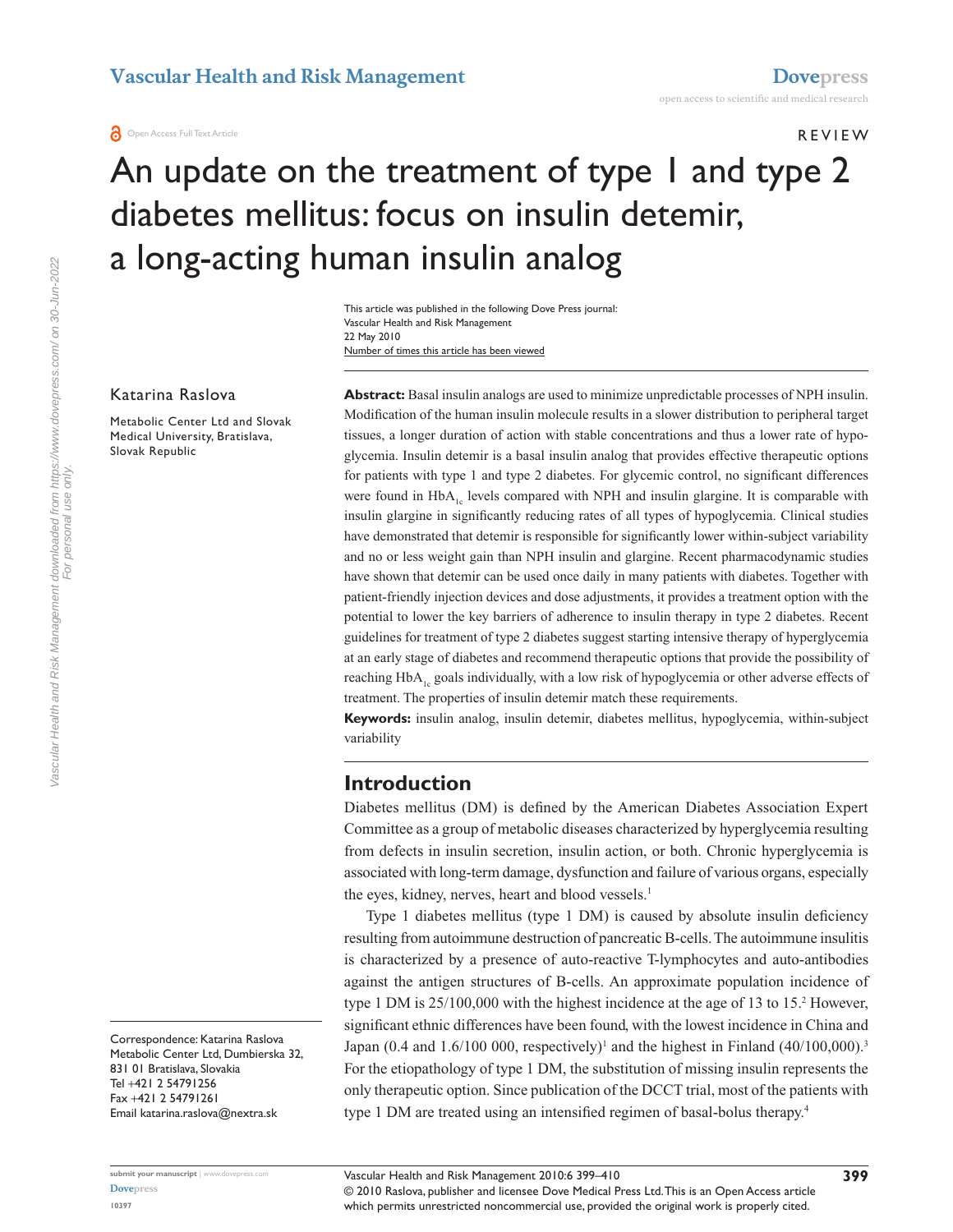Type 2 diabetes mellitus (type 2 DM) is a heterogenous metabolic disorder characterized by a relative insulin deficiency resulting from a reduced sensitivity of tissues to insulin and impairment of insulin secretion from pancreatic B-cells. Some patients are characterized by predominant insulin resistance and relative insulin insufficiency, while the others have a major defect in insulin secretion combined with insulin resistance. Type 2 DM represents more than 80% of the DM cases. The prevalence of type 2 DM is growing much more than has been previously estimated, in particular due to the increasing prevalence of obesity. It has been documented that earlier initiation of insulin therapy in type 2 DM, before the development of severe comorbidities, is required for improvement of metabolic control and prevention of microvascular and macrovascular complications.<sup>5</sup> A therapeutic approach of earlier insulin initiation may have a role in the protection of B-cells from functional impairment due to long-term influence of hyperglycemia.<sup>6</sup> Addition of insulin to oral anti-diabetic therapy (OAD) has been traditionally started with basal NPH (neutral protamine Hagedorn) insulin.

Until the recent introduction of basal insulin analogs, NPH insulin has been the most frequently used basal insulin, usually administrated in the evening. It is characterized by peaks in plasma insulin concentrations 5 to 10 hours after administration, increased risk of hypoglycemia during the night, and a duration of action of approximately 12 to 18 hours that may contribute to hyperglycemia in the morning. Common differences in crystal size and inadequate resuspension make absorption kinetics and dosing precision with NPH insulin variable and result in unpredictable glucose levels.<sup>7</sup>

Therefore, it was important to develop new basal insulins to minimize these concerns. The introduction of basal insulin analogs has resulted in a series of clinical trials that provide information on the most effective way of using these insulins in the treatment of type 1 and 2 DM.<sup>8</sup> The aim of this paper is to review new data on insulin detemir since the previous publication on this subject in this journal.<sup>9</sup>

## **Pharmacokinetics**

Insulin detemir is a soluble derivative of human insulin (LysB29(N-tetradecanoyl) des (B30) human insulin), in which the threonine residue at position B30 of the human insulin molecule has been removed and a 14-carbon fatty acid side-chain has been attached to position B29. It has been demonstrated that insulin detemir has a faster dissociation from the insulin receptor and, thus, a lower molar potency than human insulin. This is why insulin detemir is formulated at a 4-fold higher molar concentration than human insulin. The

protracted action of insulin detemir is mediated by the strong self-association of insulin detemir hexameric molecules at the injection site and albumin binding via the myristic fatty acid side-chain. The rate of absorption is limited by the low concentration of insulin detemir available for diffusion through the tissue and passage across the capillary wall. The fatty acid, myristic acid, enables insulin detemir to bind to albumin in the subcutaneous tissue and interstitium. More than 98% of insulin detemir in the bloodstream is albumin bound, which makes detemir more slowly distributed to peripheral target tissues compared to NPH insulin.10 The addition of the fatty acid also allows insulin detemir to be formulated as a solute in a neutral liquid solution, which does not precipitate during administration or absorption. This stable, soluble profile of insulin detemir contrasts with that of insulin glargine which precipitates from its acidic solution in the neutral subcutaneous tissues after injection.<sup>11</sup> Because precipitation and dissolution of a precipitate are unpredictable processes, the mechanism of protracted absorption of insulin detemir may contribute to reduced variability in insulin detemir action.

These pharmacological properties have been suggested to be responsible for significantly lower within-subject variability than NPH and insulin glargine, which has been demonstrated in clamp studies of type 1 DM across all age groups.12–14

The examination of time-action profiles and the doseresponse relationship of detemir and NPH insulin in African Americans, Hispanic/Latinos and Caucasians with type 2 DM was done using a double-blind crossover trial.<sup>15</sup> Each patient took part in six 16-hour isoglycemic glucose clamps (clamp target 7.2 mmol/L) and was randomly allocated to 3 doses (0.3, 0.6 and 1.2 IU/kg) of detemir and NPH, respectively. Comparable results were obtained for pharmacokinetics for all the ethnic groups. These results suggest that similar dosing recommendations can be used for detemir in type 2 DM patients belonging to different ethnic groups.

## **Pharmacodynamics**

Insulin detemir was originally licensed for once- or twicedaily administration. A pharmacodynamic clamp study in type 1 DM comparing detemir with NPH insulin has shown that insulin detemir at a dose of 0.4 IU/kg had an average duration of action of 20 hours, which was significantly longer than that of NPH insulin.16

The repeat-clamp study that compared the pharmacodynamic profile of the two basal analogs and NPH insulin in type 1 DM had, as its primary objective, the examination of within-subject variability.<sup>13</sup> This study has shown signifi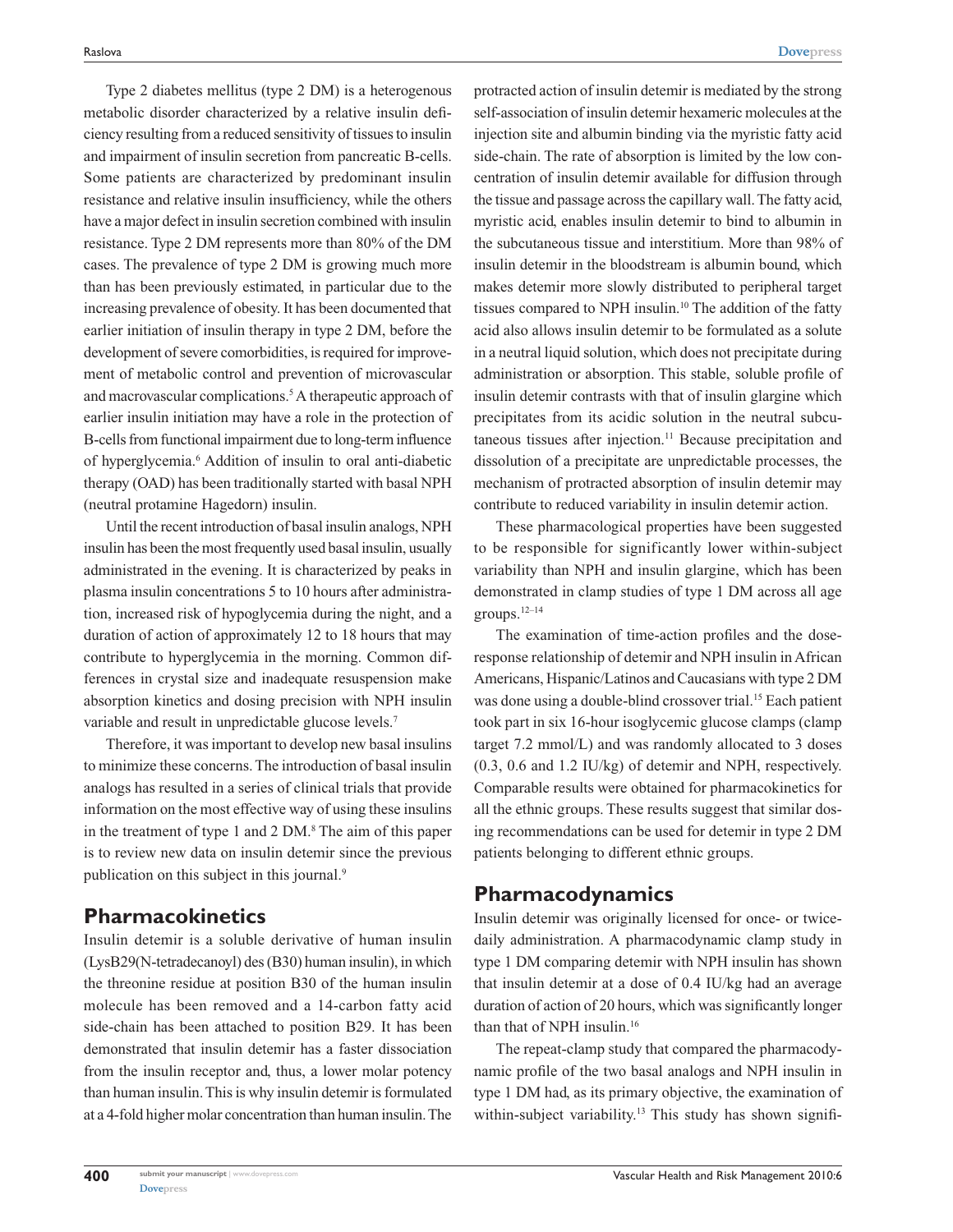cantly lower within-subject variability of insulin detemir than that of the comparators. The continued duration of action at 24 hours of studied insulins was 14% for NPH insulin, 24% for insulin detemir and  $39\%$  for glargine. Porcellati et al<sup>17</sup> compared the pharmacodynamics of basal insulin analogs in 24 patients with type 1 DM after a 2-week treatment with either glargine or detemir once daily in a randomized, doubleblind, crossover study. Glucose infusion rate was similar with detemir and glargine for the first 12 hours. However, plasma glucose increased progressively after 16 hours with detemir demonstrating a lower effect than insulin glargine during the period of 12 to 24 hours.

In another randomized, double-blind trial with 3 euglycemic glucose clamp experiments, 27 insulin-treated patients were examined. They received 0.4, 0.8 and 1.4 IU/kg of either insulin detemir or glargine. The duration of action was comparable between the two analogs and it increased with a rise in the doses. Within-subject variability was lower for detemir, and between-subject variability did not differ between treatments.18 Recently, a double-blind, randomized, crossover study in patients with type 2 DM examined the glucose-lowering effect of detemir and glargine, using an assessment of continuous glucose monitoring. Over a 24-hour period, once-daily dosing with insulin detemir provided a similar glycemic control to that of insulin glargine after both had been titrated to the same glucose target.<sup>19</sup>

Despite a lower rate of hypoglycemia in patients treated with basal insulin analogs, it is important to study symptom awareness of either insulin treatment. Hormone and symptom response in healthy subjects was tested during a hypoglycemic clamp with insulin detemir and human insulin in random order.<sup>20</sup> Insulin detemir increased symptom awareness during hypoglycemia (sweating, especially, was earlier and faster) compared to human insulin in healthy individuals, whereas counter-regulatory hormone response and cognitive function were unaltered.

## **Detemir in pregnancy**

Until now, there are no clinical studies or reports on the use of insulin detemir in pregnant women with diabetes. However, clinical studies are ongoing. Animal reproduction studies in rabbits and rats revealed no significant differences between insulin detemir and human insulin for embryotoxicity and teratogenicity.21

# **Efficacy and safety in type 1 DM**

The initial studies in type 1 DM compared effects on glucose metabolic parameters and the safety profile of a twice-daily

insulin detemir administration with NPH insulin. These studies used a basal-bolus regimen, and were randomized and open-label, since the insulin detemir is injected as a solution and NPH insulin as a suspension. Their duration was at least 20 weeks. Most of these studies have shown a favorable effect of insulin detemir on body weight compared to NPH insulin.

Singh et al<sup>22</sup> published a meta-analysis of randomized controlled trials which reported data and comparisons in patients with type 1 and type 2 DM treated with insulin analogs versus regular human insulin or one long-acting insulin analog versus another. Results on hemoglobin  $HbA<sub>1c</sub>$  $(HbA<sub>1c</sub>)$ , hypoglycemia, quality of life, complications and adverse effects were presented. The authors did not focus on such outcomes as fasting plasma glucose, 2-hour postprandial glucose, body weight, plasma lipids or blood pressure. The precise methodology of data extraction analysis was described. In a pooled analysis of 7 trials comparing insulin detemir and NPH insulin in 2558 type 1 DM adult patients, no significant differences in  $HbA_{1c}$  were found, but statistically significant reductions in the risk of severe hypoglycemia (relative risk [RR] 0.74, 95% confidence interval [CI] 0.58 to 0.96) and nocturnal hypoglycemia (RR 0.92, 95% CI 0.85 to 0.98) were demonstrated.

Recent randomized studies examined the efficacy and safety of once- and twice-daily detemir in comparison with NPH or insulin glargine (Table 1). Insulin glargine and insulin detemir, each compared with NPH insulin, were examined by Pieber et al<sup>23</sup> to study glycemic control and risk of hypoglycemia of twice-daily insulin detemir with oncedaily insulin glargine in 320 subjects with type 1 DM. The treatment did not show any significant differences in body weight gain between insulin detemir and insulin glargine, or a difference in  $HbA_{1c}$ . But the risk of severe hypoglycemia (RR 0.25, 95% CI 0.07 to 0.86) and the rate ratios for severe and nocturnal hypoglycemia were statistically significantly lower in favor of insulin detemir.

A trial comparing insulin detemir versus NPH insulin in children and adolescents with type  $1 \text{ DM}^{24}$  did not show any differences in  $HbA_{1c}$  or frequency of severe hypoglycemia. However, benefits in favor of insulin detemir were found in a lower risk of nocturnal hypoglycemia. In this study, lower and more predictable fasting plasma glucose and lower body mass index were also advantages of the treatment with insulin detemir.

Recent studies have suggested<sup>25</sup> that insulin detemir has a pharmacodynamic profile which allows its administration once daily. The treat-to-target ADAPT study<sup>26</sup> examined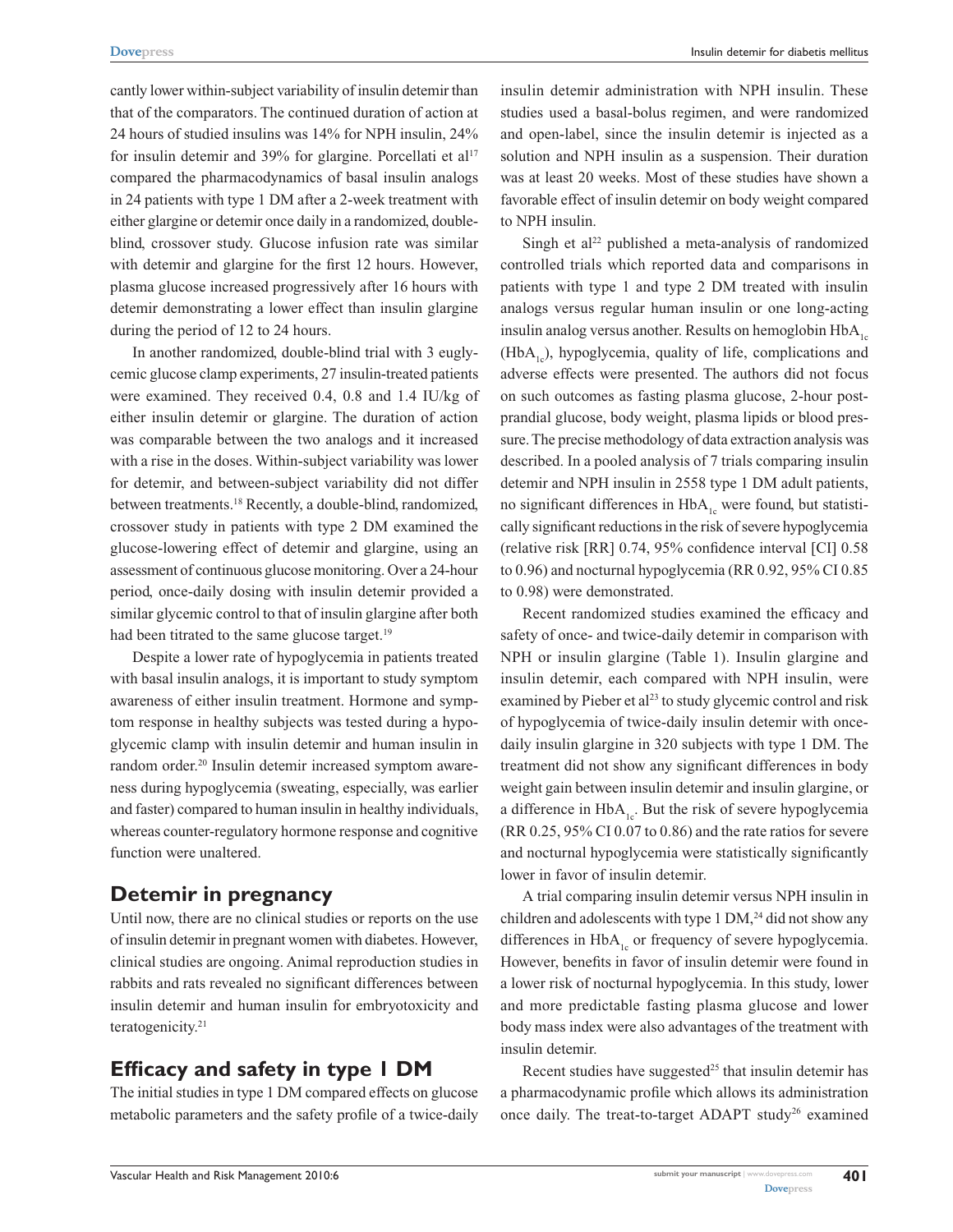#### **Table 1** Recent randomized trials in type 1 diabetes mellitus

| <b>Study</b>                                                                                                                         | Therapy and objectives                                                                                                                                                                                                          | <b>Summary of results</b>                                                                                                                                                                                                                                                                                                                                                                                                                                                       |
|--------------------------------------------------------------------------------------------------------------------------------------|---------------------------------------------------------------------------------------------------------------------------------------------------------------------------------------------------------------------------------|---------------------------------------------------------------------------------------------------------------------------------------------------------------------------------------------------------------------------------------------------------------------------------------------------------------------------------------------------------------------------------------------------------------------------------------------------------------------------------|
| Pieber et al <sup>23</sup><br>$N = 320$<br>26-week<br>Randomized, multicenter, open-label,<br>parallel-group                         | Comparison of glycemic control and risk of<br>hypoglycemia of twice-daily insulin detemir<br>with once-daily insulin glargine                                                                                                   | Det vs Glar, P<br>HbA <sub>1c</sub> -0.6% vs -0.5%, ns<br>FPG 7.7 vs 7.0, 0.001<br>Severe and noctur $-72\%$ vs $-32\%$ , 0.05<br>hypoglycemia<br>Within-subject variability, ns<br>Overall hypoglycemia ns<br>Body weight, ns                                                                                                                                                                                                                                                  |
| Robertson et al <sup>24</sup><br>$N = 347$ children<br>26-week<br>Randomized (2:1), multicenter,<br>open-label, parallel-group       | Efficacy and safety of detemir vs NPH.<br>Once- or twice-daily according to the<br>pre-study regimen, plus premeal insulin aspart                                                                                               | Det vs NPH, P<br>HbA <sub>1c</sub> -0.8% vs -0.8%, ns<br>FPG 8.4 9.6 0.02<br>Within-subject SD 3.3 vs SD 4.3, 0.001<br>variability<br>BMI Z-score 0.08, 0.26, 0.001<br>Overall hypoglycemia, ns<br>Noctur hypoglycemia was 26% less<br>with detemir ( $P = 0.04$ )                                                                                                                                                                                                              |
| Bartley et al <sup>28</sup><br>$N = 497$<br>24-month<br>Randomized(2:1), multicenter,<br>open-label, parallel-group, treat-to-target | Long-term efficacy and safety of detemir vs<br>NPH, plus premeal insulin aspart. Basal<br>insulin initiated once daily, titrated based<br>on PG levels, aiming for pre-breakfast and<br>$pre$ -dinner targets $\leq$ 6.0 mmol/L | Det vs NPH, P<br>HbA <sub>1c</sub> -0.94% vs -0.72%, 0.02<br>FPG 8.3 9.4 0.02<br>Body weight $+1.7 +2.7$ , 0.02<br>Major and noctur $-69\%$ vs $-46\%$ , 0.001<br>hypoglycemia                                                                                                                                                                                                                                                                                                  |
| Le Floch et $al^{26}$<br>$N = 520$<br>7-month<br>Randomized, multicenter,<br>open-label, treat-to-target                             | Comparison of the efficacy and safety of<br>once- and twice-daily detemir, plus<br>premeal insulin aspart. After 4-month<br>therapy twice-daily switched to once-daily                                                          | Det once vs Det twice, P<br>$HbA_{16}$ , 8.1% vs 8%, ns<br>Detemir doses 29 vs 39, 0.001<br>No difference in the body weight and the<br>ftrequency of hypoglycemia                                                                                                                                                                                                                                                                                                              |
| Heller et $al^{27}$<br>$N = 443$<br>52-week<br>Randomized (2:1), multicenter,<br>open-label, treat-to-target non-inferiority         | Comparison of detemir with glargine, plus<br>premeal insulin aspart. Detemir initiated<br>once daily, titrated based on PG levels, if<br>not achieved the pre-dinner targets<br>patients switched to twice-daily detemir        | Det vs Glar, P<br>HbA <sub>1s</sub> -0.53% vs -0.54%, ns<br>$HbA_{16}$ < 7%, 32% vs 29%, ns<br>without major<br>hypoglycemia<br>FPG 8.6 vs 8.8, ns<br>No difference in hypoglycemia<br>No difference in body weight<br>Total basal doses 0.4 IU/kg vs 0.33 IU/kg, ns<br>34.2% participants completed on once-daily<br>Det with mean daily dose of 0.33 U/kg and<br>65.8 of them on twice-daily with mean daily<br>dose of 0.47 IU/kg. Mean daily dose of Glar<br>was 0.33 IU/kg |

**Abbreviations:** Det, detemir; Glar, glargine; Det once, detemir once-daily; Det twice, detemir twice-daily; FPG, fasting plasma glucose; noctur, nocturnal; NPH, neutral protamine Hagedorn; ns, not significant; PG, plasma glucose; SD, standard deviation.

effects of insulin detemir in a basal-bolus insulin regimen in 520 patients with type 1 DM who were randomly assigned to receive detemir once or twice daily with insulin aspart. Insulin doses were titrated over 1 month. After 3 months of follow-up, a majority of patients continued with a twice-daily regimen, with an additional 3-month follow-up. The authors found that the most suitable routine starting schedule for detemir in a basal-bolus regimen for type 1 DM was oncedaily injection.

Another study had a primary objective to determine whether insulin detemir was non-inferior to insulin glargine in a basal-bolus regimen, with insulin aspart as the mealtime insulin, in terms of glycemic control in 443 patients with type 1  $DM.^{27}$  At this multinational, open-label, parallel-group, treat-to-target, non-inferiority trial the patients were randomized in a 2:1 ratio to receive either detemir or glargine for 52 weeks. The basal insulin was initially administered once daily in the evening in both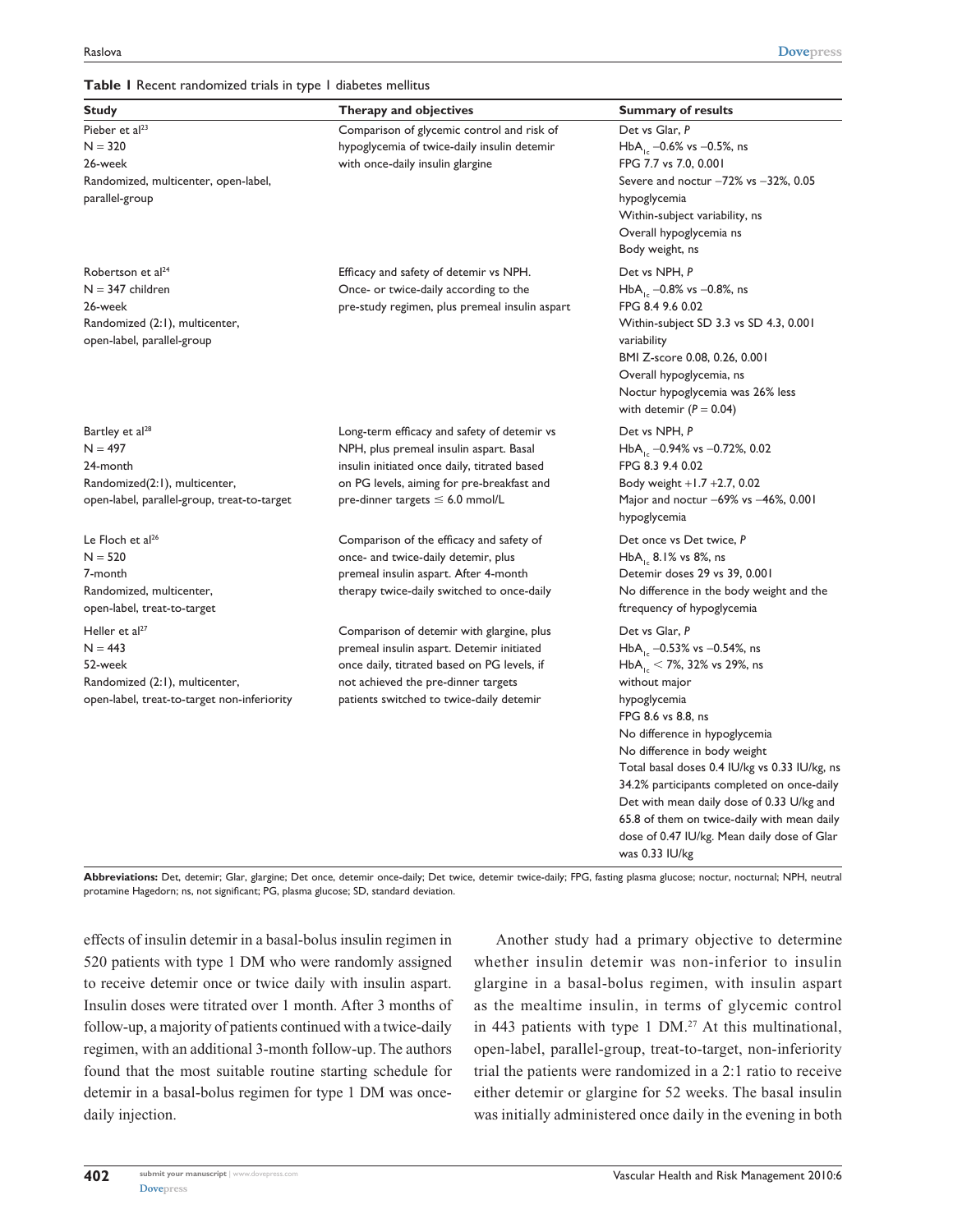groups; if patients in the detemir group were achieving the plasma glucose target before breakfast but not before dinner, they were switched to twice-daily administration. Glargine was administered once daily throughout the trial, according to its approved labeling. At the end of the study  $HbA_{1c}$  levels, rates of hypoglycemia, estimated mean fasting plasma glucose (FPG) or insulin doses did not differ significantly between the detemir and glargine groups. Approximately one third of the patients with detemir completed the trial on once-daily and the rest of them on twice-daily administration. The basal insulin dose was higher in patients receiving detemir twice rather than once daily (0.47 vs 0.33 IU/kg, respectively).

The long-term efficacy and safety of insulin detemir compared to NPH insulin was examined in a 2-year, randomized, controlled trial in patients with type 1 DM using a treat-to-target basal-bolus regimen with insulin aspart.<sup>28</sup> In this study, 22% of patients treated with insulin detemir reached a HbA<sub>1c</sub>  $\leq$  7.0% in the absence of confirmed hypoglycemia during the last month of treatment vs 13% on NPH insulin  $(P = 0.02)$ . Detemir was associated with a 69% lower risk of major hypoglycemic episodes compared to NPH  $(P < 0.001)$ . The risk of nocturnal hypoglycemia was  $46\%$ lower with detemir than with NPH ( $P < 0.001$ ). Moreover, patients treated with detemir gained less weight (detemir 1.7 kg, NPH 2.7 kg; *P* = 0.02).

A large, multi-national, prospective, observational study PREDICTIVE<sup>29</sup> evaluated the safety and efficacy of insulin detemir in patients with diabetes in daily practice. The European cohort included 20,531 patients. A subgroup of 4782 type 1 DM patients was transferred from a basal-bolus regimen with NPH insulin  $(n = 3117)$  or insulin glargine  $(n = 1665)$  to insulin detemir basal-bolus therapy; or from a human insulin basal-bolus regimen  $(n = 570)$  to insulin detemir/insulin aspart. After mean follow-up of 14.4 weeks  $HbA<sub>1c</sub>$  and hypoglycemia were reduced by 0.6% and 54%  $(P < 0.0001$ , respectively) with weight neutrality. Mean fasting glucose and within-patient fasting glucose variability significantly decreased in all patients  $(P < 0.0001)$ .

## **Efficacy and safety in type 2 DM**

A clinical situation during the development of type 2 DM is that it might be inadequately controlled by OADs. A typical response is to intensify the therapeutic regimen. Intensive treatment of patients with type 2 DM is in line both with the consensus algorithm and the guidelines.<sup>30</sup>

In 2007, a Cochrane database analysis was published that evaluated advantages of the treatment with basal

insulin analogs in comparison with NPH insulin in type 2 DM. Six studies with insulin glargine and two studies with detemir were analyzed. Their duration was from 24 to 54 weeks. No differences between basal insulin analogs and NPH insulin in  $HbA_{1c}$  have been shown; however, a significantly lower rate of symptomatic, overall and nocturnal hypoglycemia were found in favor of basal insulin analogs.31 This review concluded: "For insulin therapy in diabetes mellitus, NPH is an effective, safe substance which has been tested over decades. In such cases where a proven effective therapy is available, the introduction of new substances should only be advised if there is a major improvement in efficacy, or if the new substance is proven both effective and safe".

In the meantime, from this Cochrane analysis new data on the significance of hypoglycemia for the risk of fatal cardiovascular complications in patients with type 2 DM were published.<sup>32</sup> For these novel findings, the importance of lowering the risk of hypoglycemia has become a major issue of the treatment. This was also reflected in a recent Consensus Statement of the American Association of Clinical Endocrinologists/American College of Endocrinology. The authors of this document recommend achieving an  $HbA<sub>1c</sub>$  of 6.5% as the primary goal of the treatment of type 2 DM.33 A novel statement of this panel is to use the basal synthetic analogs, insulin glargine and insulin detemir, instead of NPH insulin because the basal analogs provide a relatively peakless profile for approximately 24 hours and yield better reproducibility and consistency, both between patients and within patients, and a corresponding reduction in the risk of hypoglycemia.

First were two studies with insulin detemir in type 2 DM with a similar design. They were multinational, open-label, randomized, parallel group trials comparing efficacy and safety of basal-bolus therapy using either insulin detemir in combination with meal-time insulin aspart versus NPH insulin in combination with meal-time regular human insulin<sup>34</sup> or basal-bolus insulin regimen comprising either insulin detemir or NPH insulin both in combination with mealtime insulin aspart.<sup>35</sup> Patients received basal insulin either once or twice daily according to their pretrial insulin treatment and insulin aspart or regular insulin at mealtimes. In the first study,  $34$  a 22-week long therapy of 395 people with type 2 DM resulted in comparable  $HbA<sub>1c</sub>$ between treatments, with decreases from their baselines of 0.65% and 0.58% in the detemir and the NPH group, respectively. Treatment with insulin detemir + aspart was associated with a significantly lower within-person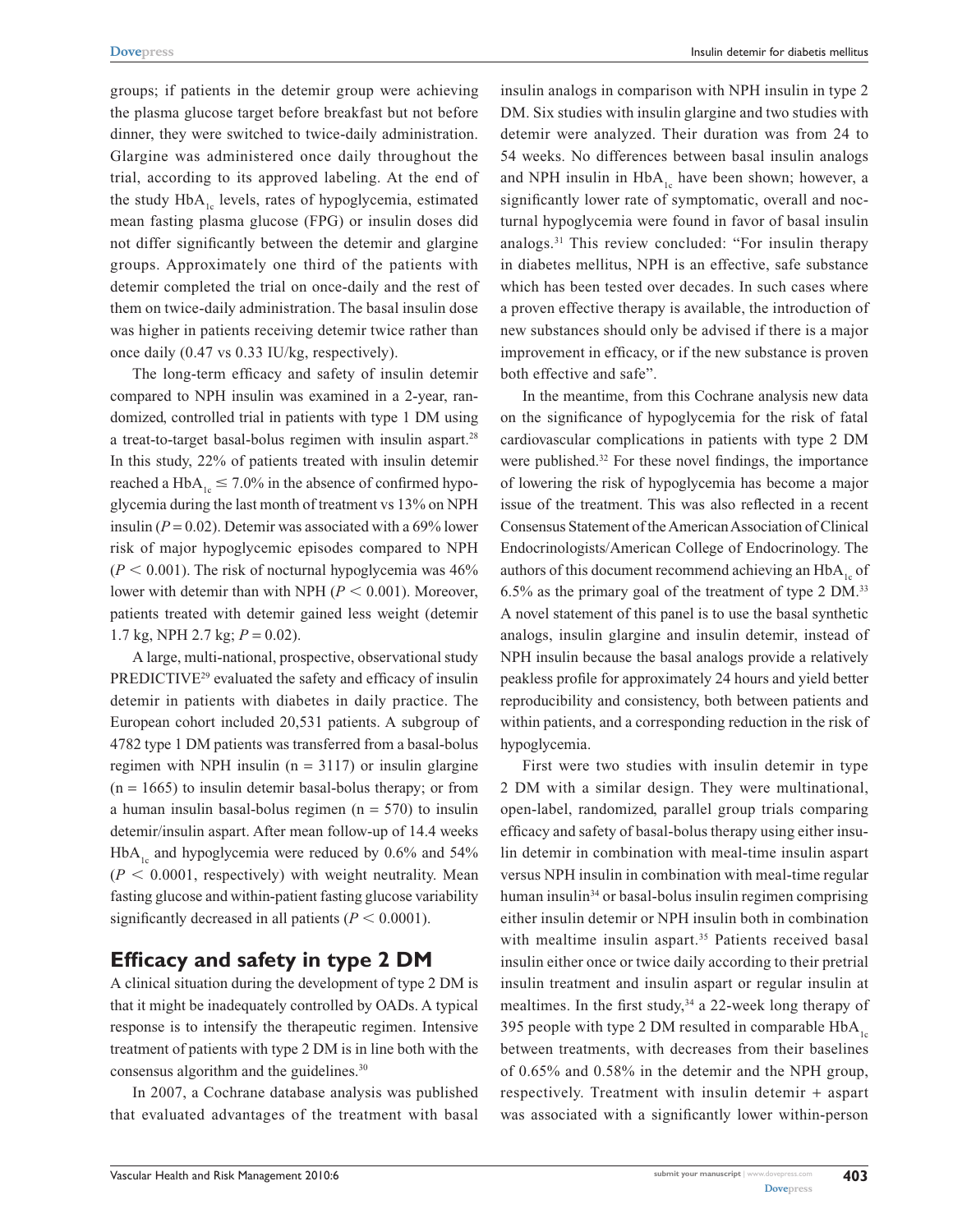variation in self-measured FPG, as well as a lower body weight gain than that of NPH plus regular insulin (0.51 versus 1.13 kg,  $P = 0.038$ ). The relative risk of nocturnal hypoglycemia was significantly lower in the detemir group (RR 0.54, 95% CI 0.30 to 0.97;  $P < 0.04$ ).

In a second study,<sup>35</sup> a 26-week long therapy of 505 patients resulted in comparable glycemic control but significantly lower within-subject variability and less weight gain in the detemir group compared to patients treated with NPH insulin (1.0 and 1.8 kg, respectively, *P* = 0.017). Insulin detemir was well tolerated and had a similar safety profile to NPH insulin.

Efficacy and tolerability of insulin detemir or NPH insulin added to oral therapy for type 2 DM was examined in a treat-to-target titration protocol.<sup>36</sup> In a parallel-group, multicenter trial, 476 patients with high levels of  $HbA<sub>1c</sub>$ were randomized to addition of twice-daily insulin detemir or NPH insulin. Over 24 weeks, insulin doses were titrated toward pre-breakfast and pre-dinner plasma glucose targets of  $\leq 6.0$  mmol/L. This resulted in comparable reductions of  $HbA<sub>1c</sub>$  for detemir and NPH (from 8.6 to 6.8 and from 8.5 to 6.6%, respectively). Compared with NPH insulin, in patients treated with insulin detemir the risk for all and for nocturnal hypoglycemia was reduced by 47% and 55%, respectively  $(P < 0.001)$ . They profited as well from significantly lower weight gain.

Another trial examined the effect of an evening detemir, a pre-breakfast detemir, or an evening NPH insulin administered at initial doses of 10 IU in 498 patients treated with  $\geq$  1 OAD.<sup>37</sup> Similar reductions of HbA<sub>1c</sub> of all three regimens were found after titration of administered insulins. All-day and nocturnal hypoglycemia were reduced significantly with morning and evening detemir. Nocturnal hypoglycemia was reduced further, by 87%, with morning detemir compared with evening NPH  $(P < 0.001)$ . Less weight gain was observed for evening detemir vs NPH  $(P = 0.005)$ .

In a 26-week multinational, multicenter, randomized treatto-target trial, OADs were discontinued and subjects were randomized to analog basal-bolus therapy (insulin detemir once daily and insulin aspart at mealtimes) or biphasic insulin aspart 30, twice daily.38 Both insulin analog regimens enabled a majority of people with type 2 DM to reach  $HbA_{1c} \le 7.0\%$ after the failure of OADs and OAD-basal insulin therapy. Insulin-treated patients had more benefit from the transfer to analog basal-bolus therapy, while insulin-naive individuals had more benefit from the biphasic analog regimen.

Insulin detemir was compared with insulin glargine in the following randomized controlled trials (Table 2):

- 1. The study by Hollander et al<sup>39</sup> was one of the first to directly compare the efficacy of detemir with glargine in a basal-bolus regimen in patients with type 2 diabetes. It was a multinational, 52-week, open label, parallel-group, non-inferiority, treat-to-target trial. Type 2 DM patients who had been receiving an OAD or insulin (with or without OADs) were randomized in a 2:1 ratio to receive insulin detemir or glargine. Detemir could be administered once or twice daily, glargine was administered once daily. Insulin aspart was given at mealtimes. Insulin secretagogs and  $\alpha$ -glucosidase inhibitors were discontinued at study entry, but other existing OADs were continued. Doses of detemir and glargine were titrated to achieve a pre-breakfast (and pre-dinner for detemir administered twice daily) plasma glucose target of  $\leq 6.0$  mmol/L. At 52 weeks, decreases of  $HbA_{1c}$  from baseline for detemir and glargine were similar at −1.52% and −1.68%, respectively. The proportion of detemir-treated subjects who achieved an HbA<sub>1c</sub>  $\leq$  7% was 36.2%, compared with 36.7% of glargine-treated subjects. 82.7% of the detemir-treated subjects and 83.8% of the glargine-treated subjects failed to achieve pre-supper glucose levels of  $\leq 6.0$  mmol/L. Both insulin analogs were well tolerated, with no significant difference in the frequency of hypoglycemia. However, mean weight gain was significantly lower with detemir than with glargine  $(2.8 \text{ vs } 3.8 \text{ kg}, 95\% \text{ CI} - 2.08)$ to  $-0.01$ ;  $P < 0.05$ ). Overall, the detemir-treated subjects used more insulin than the glargine-treated subjects (0.82 units/kg vs 0.69 units/kg, respectively), but this difference disappearred when comparing only single-dose detemir-treated subjects who used an average daily basal insulin dose of 0.69 units/kg.
- 2. A second trial also had a 52-week duration.<sup>40</sup> This study was multinational, randomized, open-label, parallel-group and non-inferiority. The aim was to examine clinical outcomes following supplementation of OADs with basal insulin analogs detemir or glargine in 582 insulin-naive type 2 DM patients. Insulin doses were in the evening titrated to target fasting plasma glucose  $\leq 6.0$  mmol/L. An additional morning insulin detemir dose was permitted if pre-dinner FPG was  $>7.0$  mmol/L after achieving  $FPG < 7.0$  mmol/L. HbA<sub>1c</sub> and FPG decreased comparrably with detemir and glargine. 45% of participants treated with insulin detemir completed the study on once daily dosing and 55% of them completed on twice daily dosing, with no difference in  $HbA_{1c}$ . Overall, 52% of patients achieved  $HbA_{1c} \le 7.0\%$ : 33% (detemir) and 35% (glargine) without hypoglycemia. Within-patient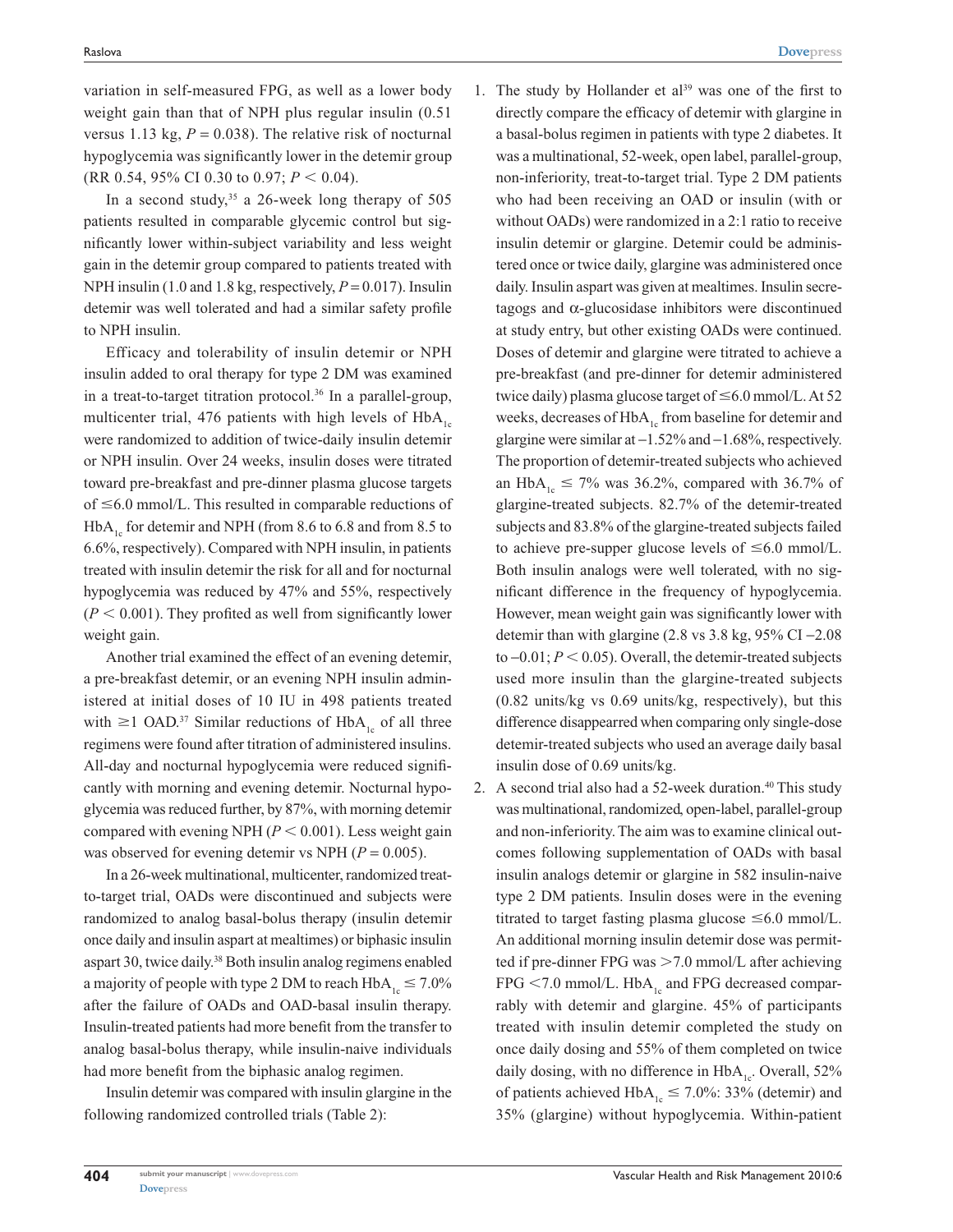| <b>Study</b>                                                                                                                                           | Therapy and objectives                                                                                                                                                                                                                                                                                                                  | <b>Summary of results</b>                                                                                                                                                                                                                                                                                                                                                                                                                                     |
|--------------------------------------------------------------------------------------------------------------------------------------------------------|-----------------------------------------------------------------------------------------------------------------------------------------------------------------------------------------------------------------------------------------------------------------------------------------------------------------------------------------|---------------------------------------------------------------------------------------------------------------------------------------------------------------------------------------------------------------------------------------------------------------------------------------------------------------------------------------------------------------------------------------------------------------------------------------------------------------|
| Hollander et al <sup>39</sup><br>$N = 319$<br>52-week randomized (2:1), multicenter,<br>open-label, parallel-group, noninferiority,<br>treat-to-target | Comparison of Det and Glar added to type<br>2DM who had been receiving an OAD or<br>insulin, with or without OADs.<br>Det, QD (evening) or BID (morning $+$ evening)<br>or Glar, QD (evening), plus premeal insulin aspart<br>Existing OADs were continued but insulin<br>secretagogs and a-glucosidase inhibitors were<br>discontinued | Det vs Glar, P<br>HbA <sub>1c</sub> -1.52% vs -1.68%, ns<br>Body weight (kg) $+2.8 +3.8.0.05$<br>Within-subject variability, ns. Overall<br>hypoglycemia, ns. Overall, the Det-treated<br>subjects used more insulin than the Glar-<br>treated subjects (0.82 IUs/kg vs 0.59 IU/kg,<br>respectively), but this difference disappeared<br>when comparing only single-dose Det-treated<br>subjects who used an average daily basal insulin<br>dose of 0.69 U/kg |
| Rosenstock et al <sup>40</sup><br>$n = 582$<br>52-week randomized, multicenter, open-<br>label, treat-to-target                                        | Comparison of Det and Glar added to OAD in<br>insulin-naive patients<br>Det, QD (evening) or BID (morning + evening)<br>or Glar, QD (evening). Initiate therapy at 12<br>units, titrate to FPG target of $<$ 6 mmol/L                                                                                                                   | Det vs Glar, P<br>HbA <sub>1c</sub> -1.4% vs -1.5%, ns<br>Body weight $(kg) +3.0$ vs $+3.9$ , 0.01<br>Within-subject variability, ns<br>Overall hypoglycemia, ns<br>45% of participants completed on once-daily<br>Det with mean daily dose of 0.52 IU/kg and 55%<br>of them on twice-daily with mean daily dose of<br>1.0 IU/kg. Mean daily dose of Glar was 0.44 IU/kg                                                                                      |
| Raskin et al <sup>41</sup><br>$N = 385$<br>26-week randomized (2:1), multicenter,<br>open-label, parallel-group, noninferiority,<br>treat-to-target    | Comparison of the efficacy and safety of Det<br>and Glar in a basal-bolus (premeal insulin aspart)<br>regimen in type 2DM                                                                                                                                                                                                               | Det vs Glar, P<br>HbA <sub>16</sub> -1.1% vs-1.3%, ns<br>Body weight $(kg) + 1.2$ vs +2.7, 0.01<br>Within-subject variability, ns<br>Overall hypoglycemia ns 87.4% of Det-treated<br>patients remained on a once-daily basal insulin<br>regimen at comparable basal insulin dosage.<br>Mean basal insulin doses were comparable<br>between treatments (Det 0.81 vs Glar 0.75 IU/kg,<br>$P = 0.1$                                                              |
| Swinnen et al <sup>42</sup><br>$N = 973$<br>24-week randomized, multicenter, open-<br>label,<br>parallel-group, noninferiority, treat-to-target        | Comparison of percentage of patients reaching<br>$HbA_{1c}$ < 7% without symptomatic hypoglycemia<br>$\leq$ 3.1 mmol/L in insulin-naive type 2 DM on<br>stable OGLDs who were randomized to Glar<br>once-daily or Det twice-daily                                                                                                       | Det vs Glar, P<br>$HbA_{1c} - 1.54\%$ vs $-1.46\%$ , ns<br>Body weight (kg) 0.6 vs 1.4, 0.001<br>Overall hypoglycemia ns 27.5% and 25.6%<br>of patients reached $HbA_{1c}$ < 7% without<br>symptomatic hypoglycemia ≤3.1 mmol/L.<br>More patients with Det reached $HbA_{1c} < 6.5\%$<br>$(P = 0.017)$ . Glar doses were lower than Det<br>doses: 43.5 vs 76.5 IU/d ( $P < 0.001$ )                                                                           |

**Abbreviations:** Det, detemir; Glar P, glargine; Det once, detemir once-daily; Det twice, detemir twice-daily; FPG, fasting plasma glucose; ns, not significant; OAD, oral anti-diabetic therapy; OGLD, oral glucose-lowering drugs; QD, once daily; BID, twice daily.

variability for self-monitored FPG and pre-dinner plasma glucose did not differ by insulin treatment, nor did the relative risk of overall or nocturnal hypoglycemia. Modest differences in less weight gain were seen with detemir vs glargine in completers  $(3.0 \text{ vs } 3.9 \text{ kg}, P = 0.01)$ . Mean daily detemir dose was higher (0.78 IU/kg [0.52 with once-daily dosing, 1.00 IU/kg with twice-daily dosing]) than glargine (0.44 IU/kg). Injection site reactions were more frequent with detemir (4.5 vs 1.4%).

3. Another trial comparing the two basal insulin analogs had a treat-to-target design.41 This 26-week study compared the efficacy and safety of insulin detemir and insulin glargine in a basal-bolus (insulin aspart) regimen in 385 type 2 DM patients who were randomized 2:1. Insulin

detemir and glargine were both equally effective and safe treatments for glycemic control.  $HbA<sub>1c</sub>$  decreased significantly from the baseline in detemir to  $7.1\%$  (-1.1%,  $P < 0.001$ ) and in glargine to 6,9% (–1.3%,  $P < 0.001$ ). There was significantly less weight gain in the detemir group at comparable basal insulin dosage  $(1.2 \pm 3.96 \text{ vs } 1.2 \pm 1.96 \text{ vs } 1.2 \pm 1.96 \text{ vs } 1.2 \pm 1.96 \text{ vs } 1.2 \pm 1.96 \text{ vs } 1.2 \pm 1.96 \text{ vs } 1.2 \pm 1.96 \text{ vs } 1.2 \pm 1.96 \text{ vs } 1.2 \pm 1.96 \text{ vs } 1.2 \pm 1.96 \text{ vs } 1.2 \pm 1.96 \text{ vs } 1.$ 2.7  $\pm$  3.94 kg,  $P = 0.001$ ; 95% CI –2.19 to –0.56). At the end of this study, 87.4% of detemir-treated patients remained on a once-daily basal insulin regimen.

4. The aim of another trial was to determine whether glargine was non-inferior to detemir for the percentage of patients reaching  $HbA_{1c} < 7\%$  without symptomatic hypoglycemia  $\leq$  3.1 mmol/L.<sup>42</sup> This 24-week trial examined 973 insulin-naive type 2 diabetes patients on stable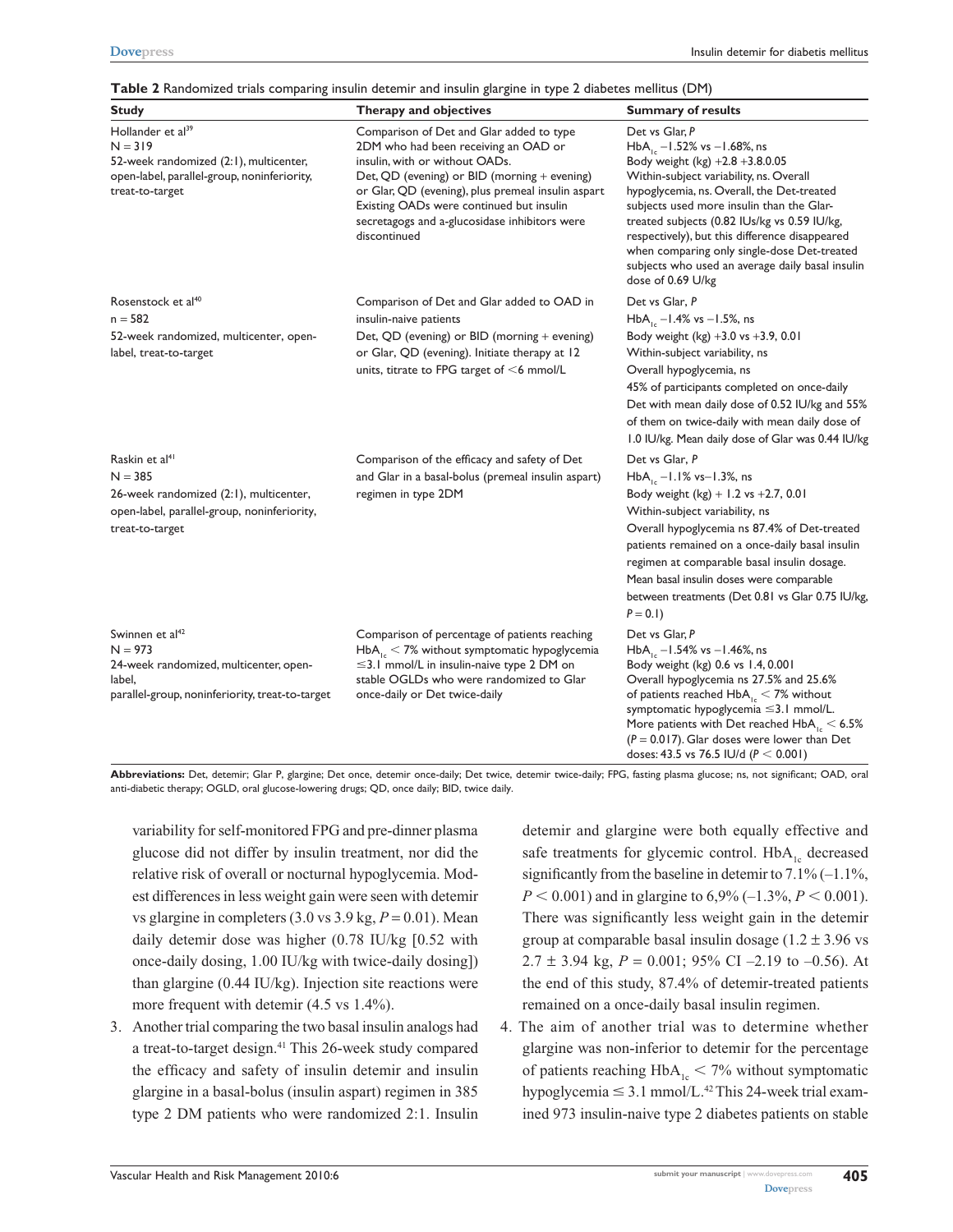OADs and  $HbA_{1c}$  7.0% to 10.5%, who were randomized to glargine once daily or detemir twice daily. Insulin doses were systematically titrated. A similar proportion of type 2 DM patients reached the primary outcome with glargine and detemir, demonstrating the non-inferiority of glargine. However, more detemir-treated patients reached HbA<sub>1c</sub> <  $6.5\%$  ( $P = 0.017$ ), while hypoglycemia risk was similar. Weight gain was higher for glargine  $(1.44 \pm 3.2)$ and  $0.6 \pm 2.9$  kg; difference: 0.77 kg,  $P < 0.001$ ) and glargine doses were lower than detemir doses:  $43.5 \pm 29.0$ versus  $76.5 \pm 50.5$  units/day ( $P < 0.001$ ).

Effects of complex insulin regimens were examined in a 3-year open-label, multicenter trial that examined 708 patients taking metformin and sulfonylurea. These subjects were randomly assigned to receive biphasic insulin aspart twice daily, prandial insulin aspart 3 times daily, or basal insulin detemir once daily (twice if required).<sup>43</sup> Sulfonylurea therapy was replaced by a second type of insulin if hyperglycemia became unacceptable during the first year of the study or subsequently if  $HbA_{1c}$  levels were more than 6.5%.  $HbA_{1c}$ were similar for all regimens. A level of 6.5% or less was achieved in 31.9% of patients in the biphasic group, in 44.7% of patients in the prandial group ( $P = 0.006$ ) and in 43.2% of patients in the basal group ( $P = 0.03$ ). A second type of insulin was taken by 67.7%, 73.6%, and 81.6% of patients, respectively  $(P = 0.002)$ . Fewer hypoglycemic episodes and less weight gain occurred in patients adding basal insulin.

Predictable Results and Experience in Diabetes through Intensification and Control to Target: an International Variability Evaluation (PREDICTIVE) was a multi-national, open-label, prospective, observational study assessing the safety and efficacy of insulin detemir in clinical practice. A post-hoc analysis in type 2 DM insulin-naïve patients has shown a benefit from adding a once-daily insulin detemir.<sup>44,45</sup> Improvement of glycemic control was achieved, with good tolerability, including a low risk of hypoglycemia and a weight-sparing effect.

## **Detemir and body weight**

Insulin-related weight gain can be detrimental to the patient with diabetes for a number of reasons.<sup>46</sup> The prospect of weight gain, coupled with concerns about hypoglycemia, can lead to reluctance or delay by healthcare professionals and patients in initiating or intensifying insulin therapy. Weight gain with insulin therapy has been shown to have potentially undesirable physiological effects, which include increased blood pressure, cholesterol and triglyceride levels, decreased high-density lipoprotein cholesterol and increased waist-to-hip ratio.47 As these changes are known to be associated with increased cardiovascular risk, it is possible that they will to some extent limit the prognostic benefits gained from improved glycemic control. Weight gain is also associated with deterioration in glycemic control, leading to an increase in insulin resistance.<sup>48</sup> There is therefore a need to minimize weight gain with insulin therapy.

Until recently, many patients had little alternative other than to accept unwanted weight gain if they were to achieve sufficient glycemic control to reduce risk of chronic complications of diabetes. Insulin detemir has consistently been shown in randomized, controlled trials to have a weight-sparing effect in both type  $1 \text{ DM}, ^{49-55}$  and type 2 DM.36,56,57 This effect appears to be most prominent in people who are the most obese. The weight-sparing effects of insulin detemir have been consistently seen in randomized trials comparing the two basal insulin analogs in type 2 DM. Although insulin glargine has been shown to have an advantage of lower weight increase compared with NPH insulin in some studies, in most of these trials no difference between glargine and NPH insulin was demonstrated.<sup>58</sup>

The mechanisms behind the weight-sparing effect of insulin detemir are still being clarified. Reduced risk of hypoglycemia with insulin detemir, coupled with a more consistent and reliable delivery of desired dose than is available with traditional basal insulin, has been proposed to minimize defensive snacking by patients, and help to limit weight gain. However, reduced risk of hypoglycemia, which decreases defensive snacking by patients, is unlikely to fully explain the weight-sparing effect of insulin detemir.<sup>59</sup> It has been suggested that due to prolonged action via acylation and albumin binding, insulin detemir may differentially influence hepatocytes more than peripheral tissues, thus effectively suppressing hepatic glucose output without promoting lipogenesis in the periphery.<sup>60</sup>

The second theory suggests that insulin detemir may be more effective than human insulin in communicating satiety signals within the central nervous system. This hypothesis of a direct effect of insulin detemir on the brain to reduce food intake was tested in healthy volunteers using the method of magnetoencephalography to examine the activity of the cerebral cortex in lean and overweight non-diabetes humans during a 2-step hyperinsulinemic euglycemic clamp with human insulin, saline infusion and insulin detemir. Despite cerebrocortical resistance to human insulin, insulin detemir increased beta activity in overweight human subjects, similar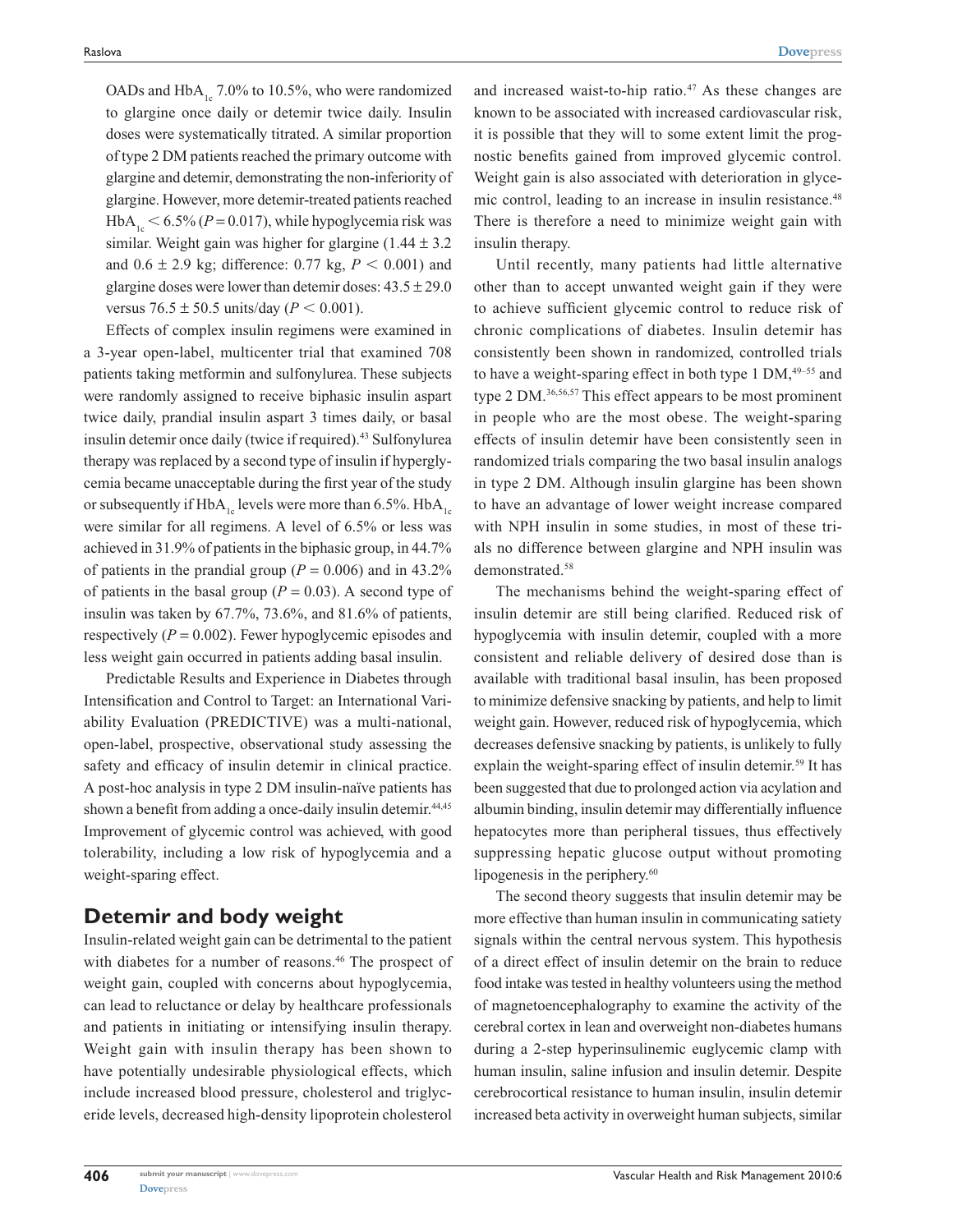to human insulin in lean subjects. The authors suggest that the decreased cerebral beta-activity response in overweight subjects can be restored by insulin detemir.<sup>61</sup>

Hallschmid et al $62$  compared acute effects of human insulin and detemir on EEG measures and food intake in 15 healthy men during 2 hyperinsulinemic euglycemic clamps that included an insulin bolus injection (human insulin, detemir) followed by a steady 90-minute infusion. Twenty minutes after infusion, subjects were allowed to eat ad libitum from a test buffet. While inducing comparable peripheral effects, detemir exerted stronger acute effects on brain functions than human insulin (it induced a negative DC-potential shift that was not observed during human insulin infusion) and triggered a relative decrease in food consumption – by 303 kcal  $(P < 0.04)$ , suggesting an enhanced anorexigenic impact of detemir compared to human insulin on central nervous networks that control nutrient uptake.

# **Safety and tolerability**

Beside influencing glucose metabolism, insulin exerts other biological functions such as proliferation, differentiation, and cell apoptosis. Insulin activity is driven through specific insulin receptors. At low concentrations its intercellular activity leads to a very quick appearance of metabolic effects. At higher concentrations insulin affects processes such as growth promotion by binding and stimulating insulin-like growth factor type I(IGF-I).<sup>63</sup> The B26-B30 region of the insulin molecule has been critical for insulin receptor recognition, but the C-terminal end of the insulin B chain seems to be important in insulin binding to the IGF-I receptor. Multiple factors such as residence time on the receptor, dissociation rate, rate of receptor internalization and the degree of phosphorylation of signaling proteins can affect the mitogenic potencies of insulin analogs.<sup>64</sup>

Insulin analogs were developed to modify the structure of the human insulin molecule in order to more accurately approximate the endogenous secretion of insulin. Changing the structure of the insulin molecule, however, may significantly alter both its metabolic and mitogenic activity and have raised concerns about the safety of the insulin analogs.<sup>63</sup>

There is epidemiological evidence that diabetes is an independent predictor of cancer of the breast, colon, bladder, liver, pancreas and endometrium. However, clinical data on the relationship between risk of cancer and insulin treatment are sparse. IGF-I has been implicated as playing an important role in the progression and, potentially, in the development of human cancers. Epidemiological data have revealed that patients with high levels of IGF-I have an increased risk of developing cancer compared with those with IGF-I levels in the low and normal ranges. Last but not least, based on the expected role of IGF-I in tumor growth, anti-IGF-I receptor antibodies have been explored for the treatment of certain cancers.<sup>65</sup>

A mitogenic potential of insulin analogs (lispro, aspart, detemir and glargine) was studied by Kurtzhals et al<sup>66</sup> using an experiment with human osteosarcoma cells. The rapid-acting insulin analogs aspart and lispro resembled human insulin in all parameters. In this experiment with human osteosarcoma cells, the long-acting basal analog detemir had decreased IGF-I receptor affinity and mitogenicity, but insulin glargine had increases in both of them. However, based on studies performed in vitro with different cell lines, the increased mitogenic potency was observed only in the studies with human osteosarcoma cells.<sup>63</sup> A very recent metaanalysis of randomized, controlled basal insulin analog trials<sup>65</sup> did not show any increased risk for having a cancer in patients treated with detemir, glargine and NPH insulin.

Wada et  $al^{67}$  studied intracellular signaling properties of NPH, glargine and detemir insulins in various cultured cells and receptors. For the metabolic signaling, glargine and NPH insulin induced comparable dose-dependent phosphorylation of the studied receptors, whereas detemirinduced kinetics were markedly lower in adipocytes and myocytes. The authors concluded that their results indicate that glargine has comparable properties to human insulin in metabolic and mitogenic signaling and action. In contrast, detemir-induced metabolic signaling was less potent in all cell types studied, and it was reduced further by increasing concentrations of albumin.

Based on published clinical data from different studies which did not have sufficiently long-term duration and size, it is not possible to draw definite conclusions on the risk of cancer promotion by insulin analogs.

# **Conclusions**

Insulin detemir is a basal insulin analog that provides an effective therapeutic option for patients with type 1 and type 2 DM, which is in agreement with recent guidelines.<sup>25</sup> For glycemic control, no significant differences were found in  $HbA<sub>l<sub>n</sub></sub>$  levels when insulin detemir is compared with NPH insulin.

However, it has been demonstrated that insulin detemir is responsible for significantly lower within-subject variability than NPH insulin and insulin glargine. Detemir is comparable with insulin glargine in significantly reducing the rate of all types of hypoglycemia. But this insulin provides the more favorable clinical benefit of no or less weight gain than NPH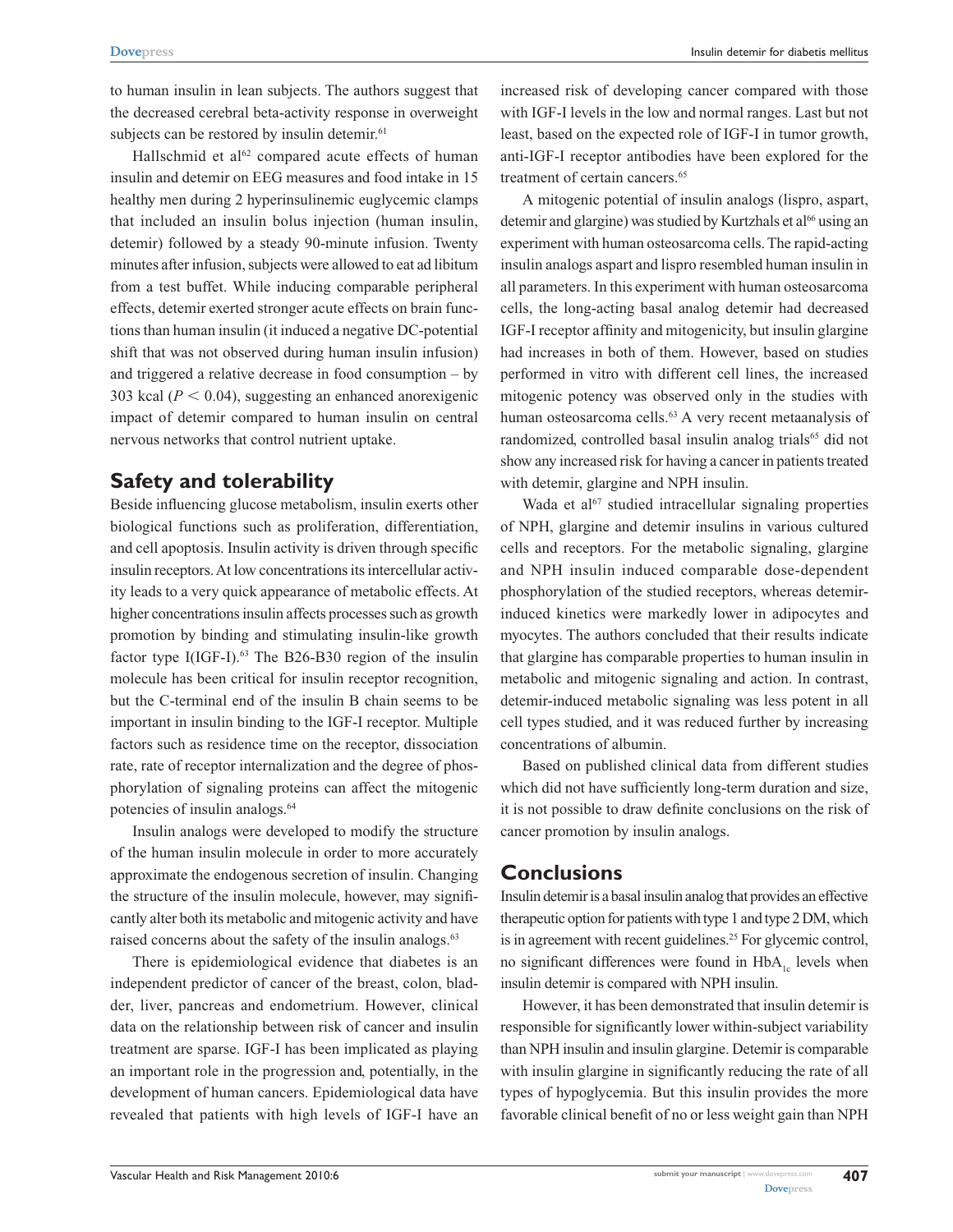insulin and glargine. Recent pharmacodynamic studies have shown that detemir can be used once daily in many patients with diabetes. Patients can be safely switched from one basal insulin to another, but close monitoring during transition is necessary as there may be dose differences with requirements for a higher dose of insulin detemir.<sup>68</sup> Together with patient-friendly injection devices and dose adjustments, it provides a treatment option with the potential to lower the key barriers of adherence to insulin therapy in type 2 DM. Moreover, confusing results of an intensive treatment of hyperglycemia on cardiovascular outcomes in type 2 DM, which were recently discussed intensively,<sup>32</sup> have independently suggested starting intensive therapy of hyperglycemia at an early stage of diabetes and to prefer those therapeutic options which provide the possibility to reach  $HbA<sub>1c</sub>$  goals individually with a low risk of hypoglycemia or other adverse effects of treatment. The properties of insulin detemir correspond with these requirements.

## **Disclosure**

The author discloses no conflicts of interest.

#### **References**

- 1. Balkau B, Eschwege E. The diagnosis and classification of diabetes mellitus and impaired glucose regulation. In Pickup JC, Williams G, editors. *Textbook of Diabetes*. Oxford: Blackwell Science;2003:2.1–2.13.
- 2. Karvonen M, Viik-Kajander M, Moltchanova E, Libman I, LaPorte R, Tuomilehto J. For the Diabetes mondiale (DiaMond). Incidence of Childhood Type 1 DiabetesWorldwide. *Diabetes Care*. 2000;23(10):1516–1526.
- 3. Variation and trends in incidence of childhood diabetes in Europe. EURODIAB ACE Study Group. *Lancet*. 2000;355(9207):873–876.
- 4. Kilpatrick ES, Rigby AS, Atkins SL. The Diabetes Control and Complications Trial: the gift that keeps giving. *Nat Rev Endocrinol*. 2009;5(10):537–545.
- 5. Swinnen SG, Hoekstra JB, DeVries JH. Insulin therapy for type 2 diabetes. *Diabetes Care*. 2009;32(Suppl 2):S253–S259.
- 6. Meneghini LF. Early insulin treatment in type 2 diabetes: what are the pros? *Diabetes Care*. 2009;32(Suppl 2):S270–S274.
- 7. Jehle PM, Micheler C, Jehle DR, Breitig D, Boehm BO. Inadequate suspension of neutral protamine Hagedorn (NPH) insulin in pens. *Lancet*. 1999;354(9190):1604–1607.
- 8. DeVries JH, Nattrass M, Pieber TR. Refining basal insulin therapy: what have we learned in the age of analogues? *Diabetes Metab Res Rev*. 2007;23(6):441–454.
- 9. Philips JC, Scheen A. Insulin detemir in the treatment of type 1 and 2 diabetes. *Vasc Health Risk Manage*. 2006;2(3):277–283.
- 10. Markussen J, Havelund S, Kurtzhals P, Andersen AS. Soluble, fatty acid acylated insulins bind to albumin and show protracted action in pigs. *Diabetologia*. 1996;39(3):281–288.
- 11. Lindholm A. 2002. New insulins in the treatment of diabetes mellitus. *Best Pract Res Clin Gastroenterol*. 2009;16(3):475–492.
- 12. Hermansen K, Madsbad S, Perrild H, Kristensen A, Axelsen M. Comparison of the soluble basal insulin analog insulin detemir with NPH insulin: a randomized open crossover trial in type 1 diabetic subjects on basal-bolus therapy. *Diabetes Care*. 2001;24(2): 296–301.
- 13. Heise T, Nosek L, Ronn BB, et al. Lower within-subject variability of insulin detemir in comparison to NPH insulin and insulin glargine in people with type 1 diabetes. *Diabetes*. 2004;53(6):1614–1620.
- 14. Danne T, Lüpke K, Walte K, Von Schuetz W, Gall MA. Insulin detemir is characterized by a consistent pharmacokinetic profile across age-groups in children, adolescents, and adults with type 1 diabetes. *Diabetes Care*. 2003;26(11):3087–3092.
- 15. Hompesch M, Troupin B, Heise T, et al. Time-action profile of insulin detemir and NPH insulin in patients with type 2diabetes from different ethnic groups. *Diabetes Obes Metab*. 2006;8(5):568–573.
- 16. Plank J, Bodenlenz M, Sinner F, et al. A double-blind, randomized, dose-response study investigating the pharmacodynamic and pharmacokinetic properties of the long-acting insulin analog detemir. *Diabetes Care*. 2005;28(5):1107–1112.
- 17. Porcellati F, Rosetti P, Ricci Busciantella N, et al. Comparison of pharmacokinetics and dynamics of the long-acting insulin analogs glargine and detemir at steady state in type 1 diabetes. *Diabetes Care*. 2007;30(10):2447–2452.
- 18. Klein O, Lynge J, Endahl L, Damholt B, Nosek L, Heise T. Albuminbound basal insulin analogues (insulin detemir and NN344): comparable time – action profiles but less variability than insulin glargine in type 2 diabetes. *Diabetes Obes Metab*. 2007;9(3):290–299.
- 19. King AB. Once-dauly insulin detemir is comparable to once-dauly insulin glargine in providing glycaemic control over 24 h in patients with type 2 diabetes: a double-blind, randomized, crossover study. *Diabetes Obes Metab*. 2009;11(1):69–71.
- 20. Tschritter O, Schäfer SA, Klett J, et al. Insulin detemir causes increased symptom awareness during hypoglycaemia compared to human insulin. *Diabetes Obes Metab*. 2009;11(11):1017–1026.
- 21. Torlone E, DiCianni G, Mannino D, Lapolla A. Insulin analogs and pregnancy: an update. *Acta Diabetol*. 2009;46(3):163–172.
- 22. Singh SR, Ahmad F, Lal A, Yu C, Bai Z, Bennett H. Efficacy and safety of insulin analogues for the management of diabetes mellitus: a meta-analysis. *CMAJ*. 2009;180(4):385–397.
- 23. Pieber TR, Treichel HC, Hompesch B, et al. Comparison of insulin detemir and insulin glargine in subjects with Type 1 diabetes using intensive insulin therapy. *Diabet Med*. 2007;24(6):635–642.
- 24. Robertson KJ, Schoenle E, Gucev Z, Mordhorst L, Gall MA, Ludviqsson J. Insulin detemir compared with NPH insulin in children and adolescents with Type 1 diabetes. *Diabet Med*. 2007;24(1):27–34.
- 25. Klein O, Lynge J, Endahl L, Damholt B,Nosek L, Heise T. Albuminbound basal insulin analogues (insulin detemir and NN344): comparable time–action profiles but less variability than insulin glargine in type 2 diabetes. *Diabetes Obes Metab*. 2007;9(3):290–299.
- 26. Le Floch JP, Lévy M, Mosnier-Pudar H, et al. Assessment of Detemir Administration in Progressive Treat-to-Target Trial (ADAPT) Study Group. Comparison of once- versus twice-daily administration of insulin detemir, used with mealtime insulin aspart, in basal-bolus therapy for type 1 diabetes: assessment of detemir administration in a progressive treat-to-target trial (ADAPT). *Diabetes Care*. 2009;32(1): 32–37.
- 27. Heller S, Koenen C, Bode B. Comparison of insulin detemir and insulin glargine in a basal-bolus regimen, with insulin aspart as the mealtime insulin, in patients with type 1 diabetes: a 52-week, multinational, randomized, open-label, parallel-group, treat-to-target noninferiority trial. *Clin Ther*. 2009;31(10):2086–2097.
- 28. Bartley PC, Bogoev M, Larsen J, Philotheou A. Long-term efficacy and safety of insulin detemir compared to Neutral Protamine Hagedorn insulin in patients with Type 1 diabetes using a treat-to-target basal-bolus regimen with insulin aspart at meals: a 2-year, randomized, controlled trial. *Diabet Med*. 2008;25(4):442–449.
- 29. Dornhorst A, Lüddeke HJ, Honka M, et al. PREDICTIVE Study Group. Safety and efficacy of insulin detemir basal-bolus therapy in type 1 diabetes patients: 14-week data from the European cohort of the PREDICTIVE study. *Curr Med Res Opin*. 2008; 24(2):369–376.

**[Dovepress](www.dovepress.com)**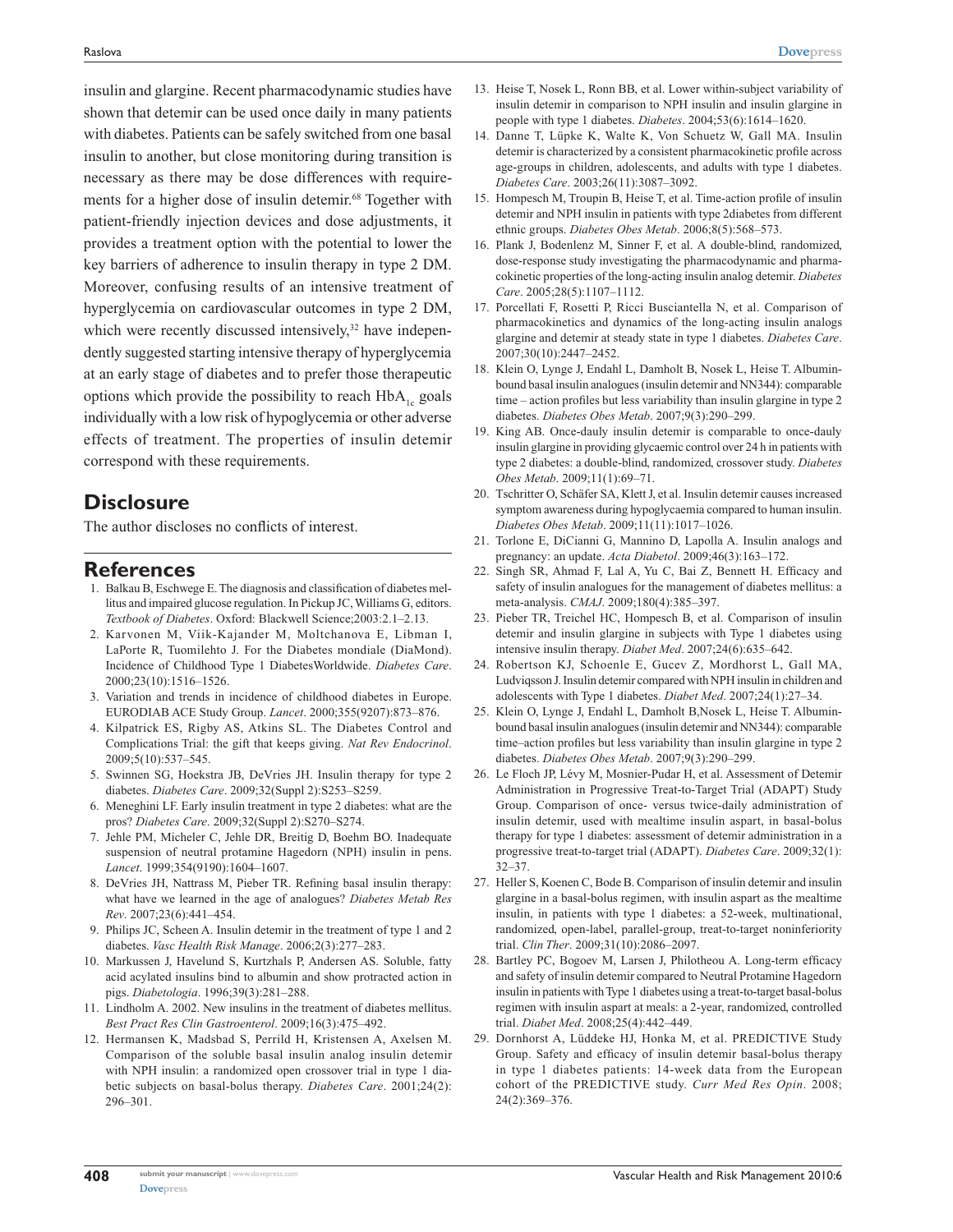- 30. Nathan DM, Buse JB, Davidson MB, et al. Medical management of hyperglycemia in type 2 diabetes: a consensus algorithm for the initiation and adjustment of therapy: a consensus statement of the American Diabetes Association and the European Association for the Study of Diabetes. *Diabetes Care*. 2009;32(1):193–203.
- 31. Horvath K, Jeitler K, Berghold A, et al. Long-acting insulin analogues versus NPH insulin (human isophane insulin) for type 2 diabetes mellitus. *Cochrane Database Syst Rev*. 2007;Apr 18;(2): CD005613.
- 32. Ray KK, Wilde MI, Sivakumaran R, et al. Effect of intensive control of glucose on cardiovascular outcomes and death in patients with diabetes mellitus: a meta-analysis of randomised controlled trials. *Lancet*. 2009;373(9677):1765–1772.
- 33. Rodbard HW, Jellinger PS, Davidson JA, et al. Statement by an American Association of Clinical Endocrinologists/American College of Endocrinology. Consensus Panel on Type 2 Diabetes Mellitus: an algorithm for glycemic control. *Endocr Pract*. 2009;15(6):540–559. Erratum in: *Endocr Pract*. 2009;15(7):768–770.
- 34. Raslova K, Bogoev M, Raz I, Leth G, Gall MA, Hâncu N. Insulin detemir and insulin aspart: a promising basal-bolus regimen for type 2 diabetes. *Diabetes Res Clin Pract*. 2004;66(2):193–201. Corrigendum in: *Diabetes Res Clin Pract*. 2006;72(1):112.
- 35. Haak T, Tiengo A, Draeger E, Suntum M, Waldhäusl W. Lower withinsubject variability of fasting blood glucose and reduced weight gain with insulin detemir compared to NPH insulin in patients with type 2 diabetes. *Diabetes Obes Metab*. 2005;7(1):56–64.
- 36. Hermansen K, Davies M, Derezinski T, Martinez Ravn G, Clauson P, Home P. A 26-week, randomized, parallel, treat-to-target trial comparing insulin detemir with NPH insulin as add-on therapy to oral glucoselowering drugs in insulin-naive people with type 2 diabetes. *Diabetes Care*. 2006;29(6):1269–1274.
- 37. Philis-Tsimikas A, Charpentier G, Clauson P, Ravn GM, Roberts VL, Thorsteinsson B. Comparison of once-daily insulin detemir with NPH insulin added to a regimen of oral antidiabetic drugs in poorly controlled type 2 diabetes. *Clin Ther*. 2006;28(10):1569–1581.
- 38. Liebl A, Prager R, Binz K, Kaiser M, Bergenstal R, Gallwitz B. PREFER Study Group. Comparison of insulin analogue regimens in people with type 2 diabetes mellitus in the PREFER Study: a randomized controlled trial. *Diabetes Obes Metab*. 2009;11(1):45–52.
- 39. Hollander P, Cooper J, Bregnhøj J, Pedersen CB. A 52-week, multinational, open-label, parallel-group, noninferiority, treat-to-target trial comparing insulin detemir with insulin glargine in a basal-bolus regimen with mealtime insulin aspart in patients with type 2 diabetes. *Clin Ther*. 2008;30(11):1976–1987.
- 40. Rosenstock J, Davies M, Home PD, Larsen J, Koenen C, Schernthaner G. A randomised, 52-week, treat-to-target trial comparing insulin detemir with insulin glargine when administered as add-on to glucose-lowering drugs in insulin-naive people with type 2 diabetes. *Diabetologia*. 2008;51(3):408–416.
- 41. Raskin P, Gylvin T, Weng W, Chaykin L. Comparison of insulin detemir and insulin glargine using a basal-bolus regimen in a randomized, controlled clinical study in patients with type 2 diabetes. *Diabetes Metab Res Rev*. 2009;25(6):542–548.
- 42. Swinnen SG, Dain MP, Aronson R, et al. A 24-week, randomized, treatto-target trial comparing initiation of insulin glargine once-daily with insulin detemir twice-daily in patients with type 2 diabetes inadequately controlled on oral glucose-lowering drugs. *Diabetes Care*. 2010 Mar 3. [Epub ahead of print].
- 43. Holman RR, Farmer AJ, Davies MJ, et al. 4-T Study Group. Three-year efficacy of complex insulin regimens in type 2 diabetes. *N Engl J Med*. 2009;361(18):1736–1747.
- 44. Dornhorst A, Lüddeke HJ, Honka M, et al. PREDICTIVE Study Group. Safety and efficacy of insulin detemir basal-bolus therapy in type 1 diabetes patients: 14-week data from the European cohort of the PREDICTIVE study. *Curr Med Res Opin*. 2008;24(2): 369–376.
- 45. Meneghini LF, Dornhorst A, Sreenan S;PREDICTIVE Study Group. Once-daily insulin detemir in a cohort of insulin-naïve patients with type 2 diabetes: a sub-analysis from the PREDICTIVE study. *Curr Med Res Opin*. 2009;25(4):1029–1035.
- 46. Stratton IM, Adler AI, Neil HA, et al. Association of glycaemia with macrovascular and microvascular complications of type 2 diabetes (UKPDS 35): prospective observational study. *BMJ*. 2000;321(7258): 405–412.
- 47. Purnell JQ, Hokanson JE, Marcovina SM, Steffes MW, Cleary PA, Brunzell JD. Effect of excessive weight gain with intensive therapy of type 1 diabetes on lipid levels and blood pressure: results from the DCCT. Diabetes Control and Complications Trial. *JAMA*. 1998;280(2): 140–146.
- 48. Yki-Jarvinen H, Ryysy L, Kauppila M, et al. Effect of obesity on the response to insulin therapy in noninsulin-dependent diabetes mellitus. *J Clin Endocrinol Metab*. 1997;82(12):4037–4043.
- 49. Pieber TR, Draeger E, Kristensen A, Grill V. Comparison of three multiple injection regimens for Type 1 diabetes: morning plus dinner or bedtime administration of insulin detemir vs morning plus bedtime NPH insulin. *Diabet Med*. 2005;22(7):850–8577.
- 50. De Leeuw I, Vague P, Selam JL, et al. Insulin detemir used in basalbolus therapy in people with type 1 diabetes is associated with a lower risk of nocturnal hypoglycaemia and less weight gain over 12 months in comparison to NPH insulin. *Diabetes Obes Metab*. 2005;7(1): 73–82.
- 51. Hermansen K, Fontaine P, Kukolja KK, Peterkova V, Leth G, Gall MA. Insulin analogues (insulin detemir and insulin aspart) versus traditional human insulins (NPH insulin and regular human insulin) in basal-bolus therapy for patients with type 1 diabetes. *Diabetologia*. 2004;47(4):622–629.
- 52. Home P, Bartley P, Russell-Jones D, et al. Study to Evaluate the Administration of Detemir Insulin Efficacy, Safety and Suitability (STEADINESS) Study Group. Insulin detemir offers improved glycemic control compared with NPH insulin in people with type 1 diabetes: a randomized clinical trial. *Diabetes Care*. 2004;27(5):1081–1087.
- 53. Russell-Jones D, Simpson R, Hylleberg B, Draeger E, Bolinder J. Effects of QD insulin detemir or neutral protamine Hagedorn on blood glucose control in patients with type I diabetes mellitus using a basal-bolus regimen. *Clin Ther*. 2004;26(5):724–736.
- 54. Standl E, Lang H, Roberts A. The 12-month efficacy and safety of insulin detemir and NPH insulin in basal-bolus therapy for the treatment of type 1 diabetes. *Diabetes Technol Ther*. 2004;6(5):579–588.
- 55. Vague P, Selam JL, Skeie S, et al. Insulin detemir is associated with more predictable glycemic control and reduced risk of hypoglycemia than NPH insulin in patients with type 1 diabetes on a basal-bolus regimen with premeal insulin aspart. *Diabetes Care*. 2003;26(3): 590–596.
- 56. Raslova K, Tamer SC, Clauson P, Karl D. Insulin detemir results in less weight gain than NPH insulin when used in basal-bolus therapy for type 2 diabetes mellitus, and this advantage increases with baseline body mass index. *Clin Drug Invest*. 2007;27(4):279–285.
- 57. Demssie YN, Younis N, Soran H. The role of insulin detemir in overweight type 2 diabetes management. *Vasc Health Risk Manag*. 2009;5(3):553–560.
- 58. Davies M, Khunti K. Insulin management in overweight or obese type 2 diabetes patients: the role of insulin glargine. *Diabetes Obes Metab*. 2008;10 Suppl 2:S42–S49.
- 59. Davies MJ, Derezinski T, Pedersen CB, Clauson P. Reduced weight gain with insulin detemir compared to NPH insulin is not explained by a reduction in hypoglycemia. *Diabetes Technol Ther*. 2008;10(4): 273–277.
- 60. Hermansen K, Davies M. Does insulin detemir have a role in reducing risk of insulin-associated weight gain? *Diabetes Obes Metab*. 2007;9(3):209–217.
- 61. Tschritter O, Hennige AM, Preissl H, et al. Cerebrocortical beta activity in overweight humans responds to insulin detemir. *PLoS One*. 2007;2(11):e1196.